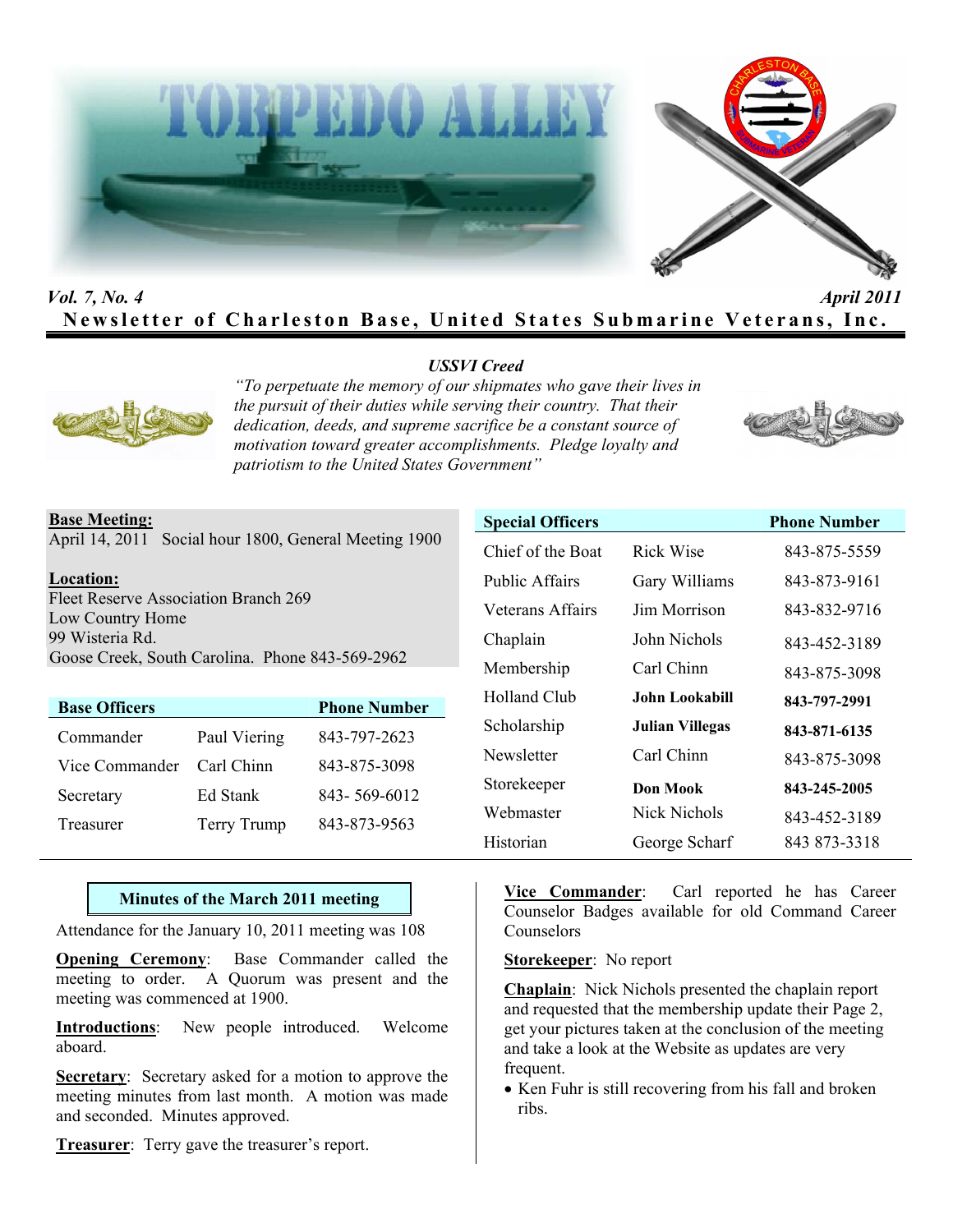- Bill Jennings has been at Jan. and Feb. meetings but still has some very bad days. Bill was at the Oyster Roast and had a great time.
- Rusty Pickett had a hip replacement on Feb  $15<sup>th</sup>$ . The surgery went well and he was released on Feb  $18<sup>th</sup>$ . He is recovering at home.
- Tamarra Butler, daughter of Rick Stump, is now in the reconstructive surgery stage after her fight with breast cancer last year. The family continues to ask for our prayers for her.
- VADM James Burnett Wilson, Retired who was CO of the Andrew Jackson (SSBN-619) departed on Eternal Patrol on January  $24<sup>th</sup>$ . He was not a Charleston Base member. A card was sent to the family.
- Mike Slattery's father, John, passed away in Ohio on February  $16<sup>th</sup>$ . A card was sent to the family.
- John Paul Pardo had hernia surgery on February  $25<sup>th</sup>$ and is recovering.
- Silversides Base Commander Harry W. Hart, MMCM (SS), Retired, departed on Eternal Patrol on February  $22<sup>nd</sup>$  as a result of an automobile accident. A card was sent to the family.
- Charlie "Sam" Base departed on Eternal Patrol on February  $26<sup>th</sup>$ . Although he was local, he was not a member of the Charleston Base. A card was sent to the family.
- Gary Semler was admitted to the hospital on Sunday, February  $27<sup>th</sup>$ . He was having difficulty breathing and was put on O2. Gary had a CT scan of the lungs Saturday and the result showed no improvement and possibly a little worse. He had a rough time while in the hospital but he is now at home and feeling much better. Ann wanted to thank us for our thoughts and let us know Gary will be in touch and resume his activities soon. Gary was in attendance for tonight's meeting.
- Jerry Coutu departed on Eternal Patrol on February  $28<sup>th</sup>$ . His service was held on March  $3<sup>rd</sup>$ . Over  $20<sup>rd</sup>$ SUBVETS participated in the service
- Pauline Stank, Ed's wife has received a call from Duke to approve her lung transplant. Ed and Pauline are moving to Durham, NC on March  $14<sup>th</sup>$  for as long as it takes to complete the transplant and rehab. This could take up to six months.

Several follow-ups were made on those who've had surgery or illnesses in the last couple of months along with the base sending additional cards.

If you know of shipmates or spouses from other bases who are having a difficult time, had surgery, etc. and would like for USSVI Charleston Base to send them a card please send their name and address to the Chaplain via email or phone call.

**Public Affairs**: An article on the H.L. Hunley was posted in the base Retired Affairs paper.

**Scholarship**: 15 March is the last date to submit applications. Only one application has been submitted so far.

#### **Veteran's Affairs**: No report

**Little David:** Little David Working party will be held in April. Date to be determined.

**Holland Club**: April meeting will be a non-business meeting and will be conducted to induct approximately 30 members into the Holland Club. ADM Albert J.Baciocco, Jr is scheduled to be the guest speaker.

**After Battery Rep**: Buddha requested that members interested in the After Battery see him after the meeting. We have about 30 people who come out each Wednesday night for dinner and some cards. Dick Pasnak donated a bell to the After Battery which Al Stoll had engraved with "After Battery". The work was done in Maine. More plaques have been donated to the "After Battery" and space is becoming a premium. We need to get a place in case of the unlikely passing of Buddha.

**SUBVETS WWII**: The USS Amberjack (SS-219) memorial service will be held at Patriots Point on Saturday March 19th starting at 1100. CAPT Ward, CO of Naval Weapons Station will be in attendance. The honor guard is being provided by the Naval Weapons Station and "Buglers across America" is providing the bugler. Come out a support this important event.

**Historian**: Need pictures of your career for base history.

**Recreation Committee**: Charley Hudson is the chairman of the new Recreation Committee. He reported that the annual picnic will be held on May 21, 2011 at the After Battery. Hot dogs, Hamburgers and Chicken will be provided. Bring only one covered dish per vehicle. We will need Potato Salad, Coleslaw, Macaroni Salad and deserts.

**District Commander**: Ocala Florida is hosting the USSVI South East Regional convention from 28 April to 1 May 2011.

**Base Commander**: American Submariner had three articles on the Charleston Base, although they were not presented correctly.

The Distinguished Submariner award was presented to Steve Nelms, Past Base Commander who was instrumental in establishing our current membership and excellent spirit. Good job on the "After Battery" also.

**Nuclear Historian**: A story of Frequent Flyer Miles and the Boomer Sailors as told by Rick Carlson. A Missile Technician was seated next to an "A" Ganger on a flight from Scotland back to the states.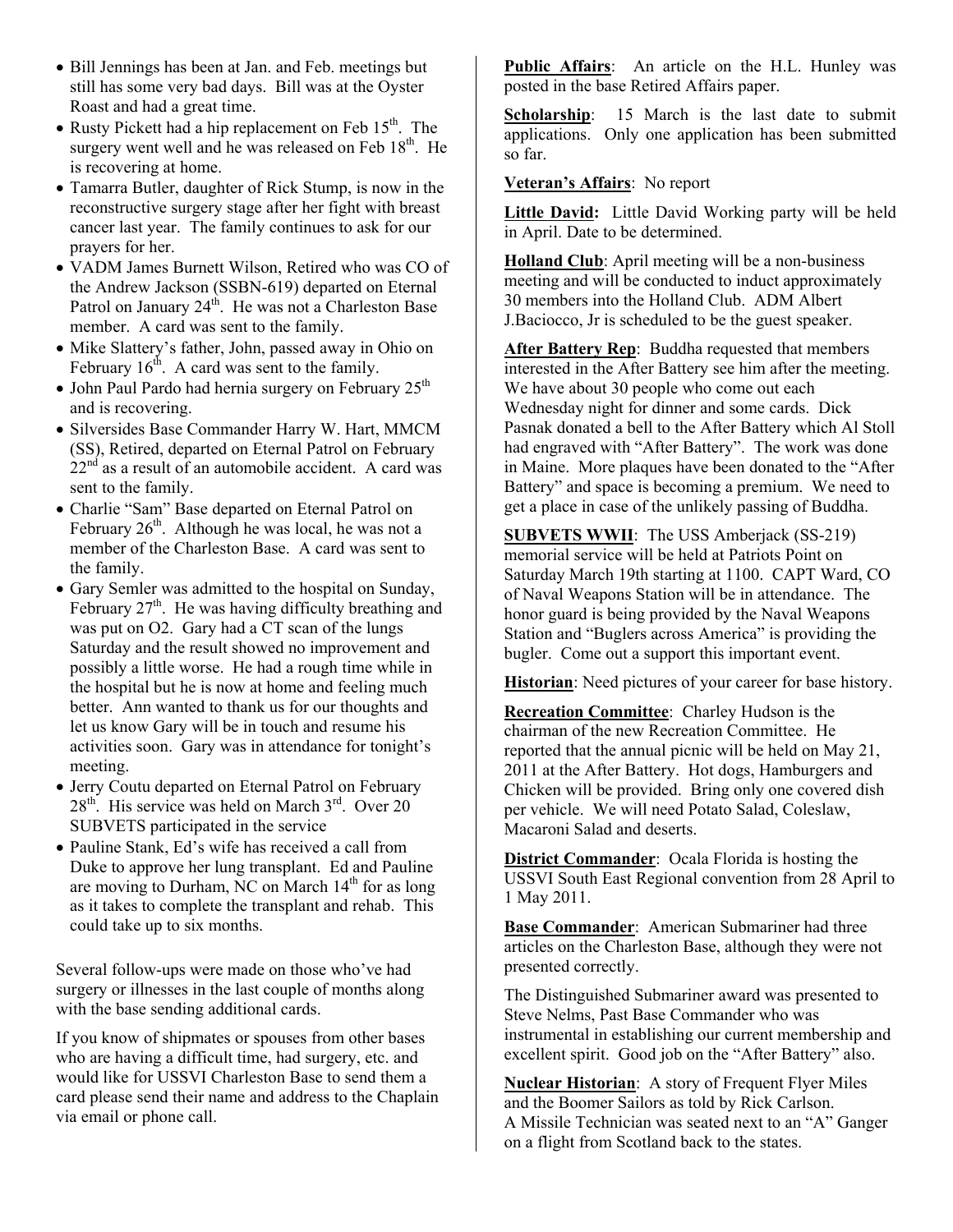After the plane was airborne, drink orders were taken. The "A" Ganger asked for a whiskey, which was promptly brought and placed before him. The flight attendant then asked the MT if he would like a drink.

He replied in disgust, "I'd rather be savagely raped by a dozen whores than let liquor touch my lips." The "A" Ganger then handed his drink back to the attendant and said, "Me too, I didn't know we had a choice."

**Fleet Reserve**: Honor Flight is scheduled for April, 2011. This is probably the last one for Charleston. FRA Picnic is at Short Stay on April 8—9. May 15th is a NASCAR Trip to Darlington July 2 and/or 3 is an Atlanta Braves – Baltimore Orioles baseball game trip Next FRA golf tournament is June 11, 2011.

**Chief of the Boat**: The Oyster Roast was success April 9, 2011 is the Grits Festival in St. George, SC Jerry Coutu family appreciated our presence and participation at his funeral.

**Old Business**: Rodney reported that on April 11, 2011 at Patriots Point, Cold War Memorial there will be a tolling of the bells ceremony. He asked we all support this event and wear our vests and hats. This will be in conjunction with the Sam Rayburn Reunion and a buffett will be held at the Point Grill Restaurant in Mt. Pleasant. The USS Mendel Rivers reunion will be held in Charleston from 12-15 May.

**New Business**: CPO Birthday will be held on April 1 at the Hilton Garden Inn at the Charleston Airport starting at 1800. Cost is \$25/person and RSVP by 15 March to CPO Xavier Robinson (843) 312-7280 or CPO John Whisler (770) 348-9183. Uniform is Service Dress Blues or Appropriate Attire for civilians or retirees.

**Good Of The Order**: See Fred Woodley to get your picture taken of our Web Site.

Gary Williams talked about the Kaps for Kids program is back up and running. MUSC does not like a lot of visitors during flu season. The program has been expanded to all children suffering from life threaten illness and not cancer alone. A Camp Happy Days will be held in Summerville (DTBD) for these children.

James Graham talked about the performance of basic CPR and how it was instrumental in saving the life of a man who was legally dead for a significant period of time. The web master will post these procedures on the USSVICB web site.

A motion was brought forward and passed to pay up to \$50.00 for the honor guard and bugler for the April 11, 2011 "Tolling of the Bells" for the Submarine Birthday. The Executive Board recommended establishing a building fund to purchase and or build facilities in the future for the United States Submarine Veterans Incorporated, Charleston Base. A member recommended establishing a committee but it was the group believed it was too early in the project to establish such a group. Motion was made, seconded and approved.

A Low Country Boil will be held at the Elks Lodge in support of the Honor Flight on March 26 from 3-8 pm

Mike Emerson suggested that the Submarine Veterans members suggest that the new base pharmacy establish an ESCRIPTS program where doctors could send in prescriptions via email.

Chief Newsome reported that the Air Force wanted to change the 'Submarine Ball" to a "Spring Ball".

XXX? won the Depth Charge drawing and donated \$60 to the Building Fund.

Meeting Adjourned: The Base Commander adjourned the meeting.



*"Don't tell mom I'm a submariner, she thinks I play piano in a whorehouse."* 

#### **February Submarines Lost:**

| <b>USS Pickerel</b>  | SS 177         | April 3, 1943  |
|----------------------|----------------|----------------|
| <b>USS</b> Grenadier | SS 210         | April 22, 1943 |
| <b>USS Snook</b>     | SS 279         | April 8, 1945  |
| <b>USS Thresher</b>  | <b>SSN 593</b> | April 10, 1963 |

*There is a port of no return, where ships May ride at anchor for a little space And then, some starless night, the cable slips, Leaving an eddy at the mooring place . . . Gulls, veer no longer. Sailor, rest your oar. No tangled wreckage will be washed ashore.*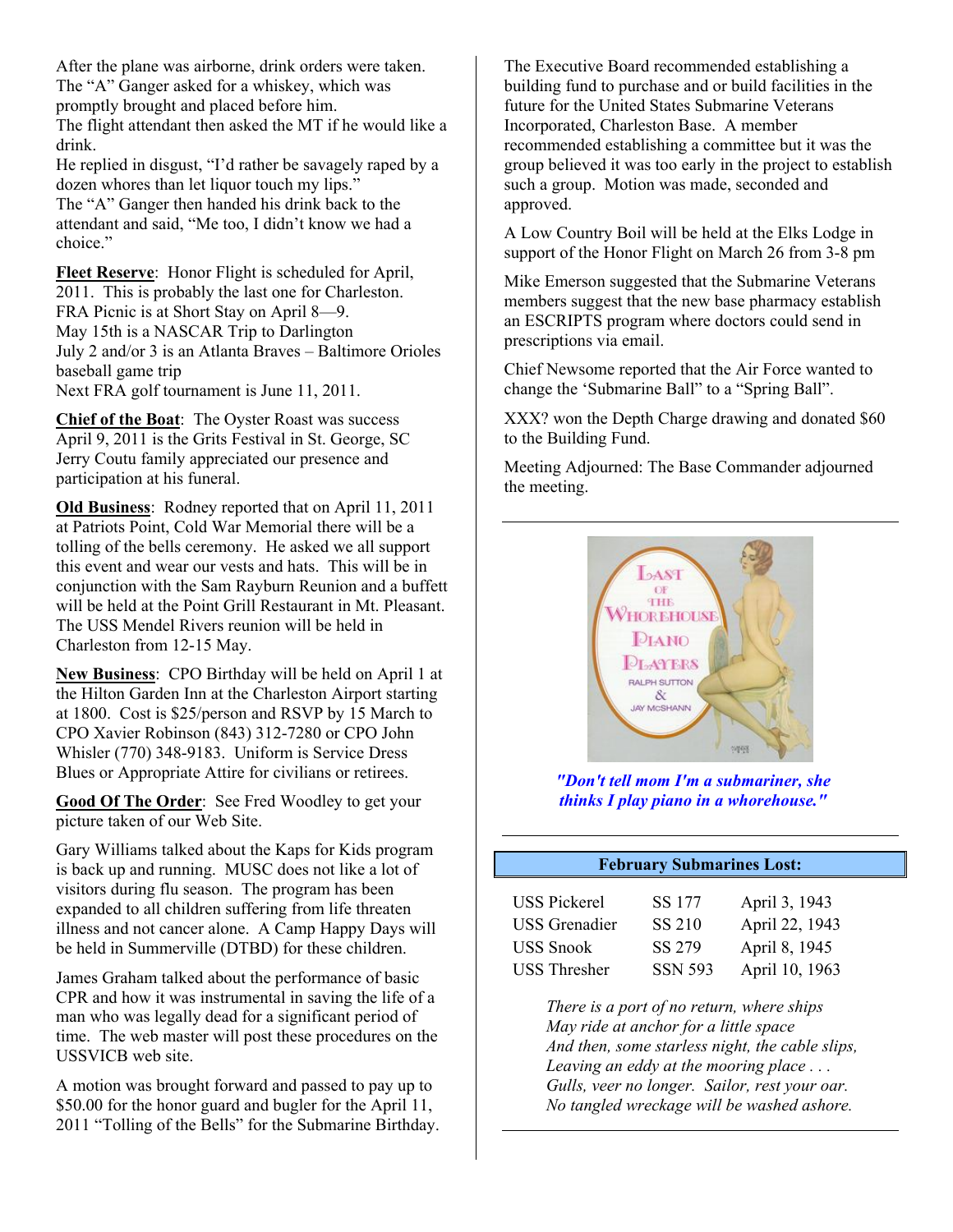|            | April Birthdays! |           |           |
|------------|------------------|-----------|-----------|
| Carlson, E | Carlson, R       | Cochrane  | Comp      |
| Detwiler   | Erickson         | Giannetto | Gibson    |
| Hill       | Hurd             | Kimbrell  | Little    |
| McDonald   | <b>Nettles</b>   | Olsen     | Oser      |
| Pepper     | Pierce           | Randall   | Shoesmith |
| Slattery   | Smith, M         | Sparger   | Vlam      |
| Walsh      | Watson           | Weir      | Wood, D   |



- April 9 World Grits Festival parade, St. George. Starts 1100, line-up at 1000
- April 11 Submarine Day Ceremony, 1100 at the Cold War Memorial
- April 17 WWII meeting/lunch at Ryan's 1200
- April 28- May 1 Southeast Region Convention in Ocala, FL

## **Frank Buckles, Last US WWI Vet, Dies at 110**



February 28, 2011 Associated Press

MORGANTOWN, W.Va. -- He was repeatedly rejected by military recruiters and got into uniform at 16 after lying about his age. But Frank Buckles would later become the last surviving U.S. veteran of World War I. Buckles, who also survived being a civilian POW in the Philippines in World War II, died of natural causes Sunday at his home in Charles Town, biographer and family spokesman David DeJonge said in a statement. He was 110.

Buckles had been advocating for a national memorial honoring veterans of the Great War in the nation's capital.

When asked in February 2008 how it felt to be the last of his kind, he said simply, "I realized that somebody had to be, and it was me." And he told The Associated Press he would have done it all over again, "without a doubt." On Nov. 11, 2008, the 90th anniversary of the end of the war, Buckles attended a ceremony at the grave of World War I Gen. John Pershing in Arlington National Cemetery.

He was back in Washington a year later to endorse a proposal to rededicate the existing World War I memorial on the National Mall as the official National World War I Memorial. He told a Senate panel it was "an excellent idea." The memorial was originally built to honor the District of Columbia's war dead. Born in Missouri in 1901 and raised in Oklahoma, Buckles visited a string of military recruiters after the United States entered the "war to end all wars" in April 1917. He was repeatedly rejected before convincing an Army captain he was 18. He was actually 16 1/2. "A boy of [that age], he's not afraid of anything. He wants to get in there," Buckles said.

Details for services and arrangements will be announced later this week. The family asks that donations be made to the National World War One Legacy Project. The project is managed by the nonprofit Survivor Quest and will educate students about Buckles and WWI through a documentary and traveling educational exhibition. More than 4.7 million people joined the U.S. military from 1917-18. As of spring 2007, only three were still alive, according to a tally by the Department of Veterans Affairs: Buckles, J. Russell Coffey of Ohio and Harry Richard Landis of Florida.

The dwindling roster prompted a flurry of public interest, and Buckles went to Washington in May 2007 to serve as grand marshal of the national Memorial Day parade.

Coffey died Dec. 20, 2007, at age 109, while Landis died Feb. 4, 2008, at 108. Unlike Buckles, those two men were still in basic training in the United States when the war ended and did not make it overseas.

The last known Canadian veteran of the war, John Babcock of Spokane, Wash., died in February 2010. There are no French or German veterans of the war left alive.

Buckles served in England and France, working mainly as a driver and a warehouse clerk. The fact he did not see combat didn't diminish his service, he said: "Didn't I make every effort?"

An eager student of culture and language, he used his off-duty hours to learn German, visit cathedrals, museums and tombs, and bicycle in the French countryside.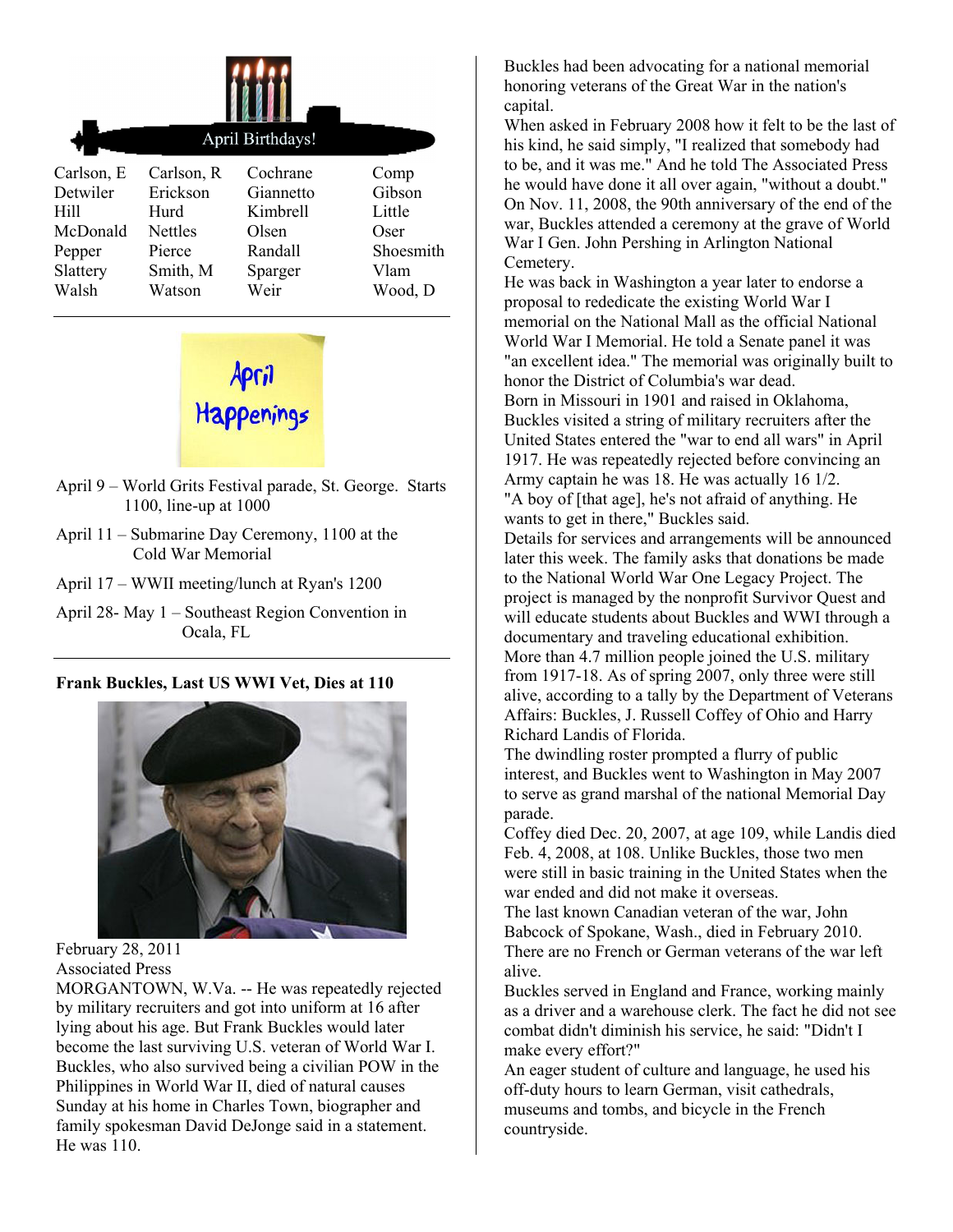After Armistice Day, Buckles helped return prisoners of war to Germany. He returned to the United States in January 1920.

Buckles returned to Oklahoma for a while, then moved to Canada, where he worked a series of jobs before heading for New York City. There, he again took advantage of free museums, worked out at the YMCA, and landed jobs in banking and advertising.

But it was the shipping industry that suited him best, and he worked around the world for the White Star Line Steamship Co. and W.R. Grace & Co.

In 1941, while on business in the Philippines, Buckles was captured by the Japanese. He spent more than three years in prison camps.

"I was never actually looking for adventure," Buckles once said. "It just came to me."

He married in 1946 and moved to his farm in West Virginia's Eastern Panhandle in 1954, where he and wife Audrey raised their daughter, Susannah Flanagan. Audrey Buckles died in 1999.

In spring 2007, Buckles told the AP of the trouble he went through to get into the military.

"I went to the state fair up in Wichita, Kansas, and while there, went to the recruiting station for the Marine Corps," he said. "The nice Marine sergeant said I was too young when I gave my age as 18, said I had to be 21."

Buckles returned a week later.

"I went back to the recruiting sergeant, and this time I was 21," he said with a grin. "I passed the inspection ... but he told me I just wasn't heavy enough."

Then he tried the Navy, whose recruiter told Buckles he was flat-footed.

Buckles wouldn't quit. In Oklahoma City, an Army captain demanded a birth certificate.

"I told him birth certificates were not made in Missouri when I was born, that the record was in a family Bible. I said, 'You don't want me to bring the family Bible down, do you?'" Buckles said with a laugh. "He said, 'OK, we'll take you.'"

He enlisted Aug. 14, 1917, serial number 15577.

A Message From The Secretary Of Veterans Affairs

The passing of Frank Woodruff Buckles deeply saddens all of us at the Department of Veterans Affairs. The loss of Mr. Buckles is a great sorrow not only for his family, but for all Americans, as well. As the last known American Veteran of World War I, his passing ends our Nation's last personal connection to the 4,734,990 World War I Veterans who served our country with valor and distinction. In his later years, Mr. Buckles took it upon himself to be the champion of all Veterans from his generation and worked to ensure their service is never forgotten. His dedication never wavered; he took his fight to establish a national memorial for his

comrades to the White House, Congress and all those who would listen.

On behalf of the Department of Veterans Affairs, I extend deepest condolences to his daughter, Susannah Buckles Flanagan, who cared for Mr. Buckles over the years, and to all his family members and friends. We pray for their strength and well-being during this difficult time. We join with Americans everywhere in honoring his service to our Nation, as a teenage Soldier in World War I, as a civilian prisoner during World War II, and as a vibrant advocate for the memory of his fellow doughboys.

Eric K. Shinseki

#### **Grit Festival Parade**



Charleston Base will participate in the annual World Grits Festival Parade on April 9, in St. George. Parade will start at 1100. Line up is at 1000 on Highway 15, far side of town. The float will leave The After Battery about 0930.



USS Scorpion outside Claywall Harbor, Naples, Italy, 10 April 1968

**Families of the USS Scorpion**  Secrecy of disappearance compounded families' pain By Ed Offley Seattle Post-Intelligencer Military Reporter

Even now they vividly remember that stormy day their lives were forever torn apart.

High winds and sheets of rain lashed the Hampton Roads area that Monday morning on May 27, 1968. Several dozen wives and families of the USS Scorpion crew gathered at Pier 22 at the Norfolk, Va., Naval Station, awaited the sight of the submarine returning from a three-month deployment to the Mediterranean. Barbara Foli Lake was one of of the Scorpion wives who braved the weather on that Memorial Day to watch for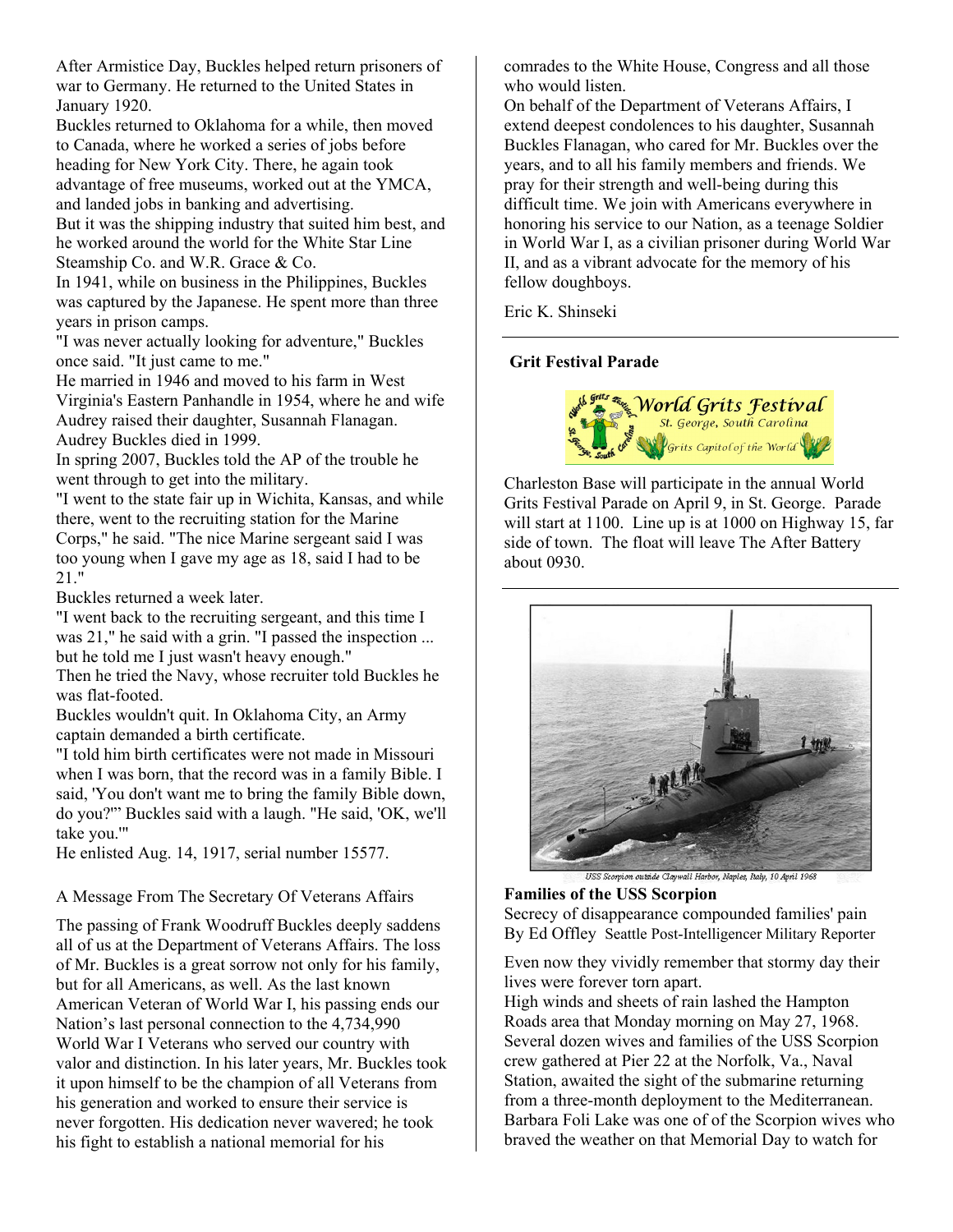the submarine bearing her husband, Vernon Foli, a 3rd class electrician. She recalls the whitecaps on the harbor, and the rain that soaked her clothing and left her shivering under a dark slate sky.

"It was a very cold, very dreary morning," said Lake, who remarried several years after the Scorpion sinking and now lives in Eugene, Ore. "The wind was sucking the umbrellas away."

Lake, then a 23-year-old Navy wife, said she was eager to see the Scorpion return because her daughter, Holli, was approaching her first birthday and had not seen her father for three months.

"It was a terrible, stormy day," recalled Theresa Bishop, wife of Torpedoman Chief Walter Bishop, the Scorpion's senior enlisted man. Years after the event, she still had vivid images of the day, such as the large tree that had fallen at the corner near her Norfolk home, where she lives today. "It had been blown over by the storm and to this day I can still picture it," she said.

The week before, several families had received letters from Scorpion crewmen saying they were scheduled to return on May 24 or 25. But on May 24, Navy officials, using a recorded telephone message, informed the families the submarine would not arrive until May 27. What the families did not know as they gathered at the pier was that the Navy had launched a secret search for the sub the day before, on May 23, a search involving a dozen ships and submarines aided by land-based patrol planes. The families were not warned that something might be wrong.

About three dozen family members were on the pier as the scheduled arrival time of 1 p.m. approached. Looming in the foreground was the massive silhouette of the USS Orion, the 530-foot ship that provided maintenance and logistical support to the subs. The only flash of color came from a bright red flotation boom alongside the Orion where the Scorpion would tie up, and a small number of balloons and hand-painted signs from the families to welcome their sailors home. But the signs would wilt in the rain and the space alongside the ship would remain empty. The Scorpion would never make port.

None of the families waiting on the pier knew their loved ones had died five days earlier on May 22, when the Scorpion exploded and sank to the bottom of the Atlantic, killing all 99 crew members aboard.

But as the families waited, senior Navy leaders already suspected the Scorpion had been lost with all on board. More than a decade later, three admirals on duty in 1968 confirmed they had mounted a secret search for the submarine.

One admiral said they didn't want to unduly alarm the families without hard facts. Another official 20 years after the sinking privately acknowledged the failure to tell the families was a mistake.

A Navy spokesman this week had no immediate comment on allegations the Navy had searched in secret for the submarine without notifying the Scorpion's administrative command or family members of the Scorpion crew.

The arrival hour of 1 p.m. came and went with no sign of the submarine.

"It was cold for that time of year," recalled Bill Elrod, a sonarman 1st class on the Scorpion who had flown home on emergency leave the week before and now waited at pierside with the family members. "I saw a bunch of the wives standing around in the rain, everybody anxious about when it was coming in."

Julie Smith Ballew (who also remarried several years later) could not be at the submarine piers to greet her 22 year-old husband, Machinist's Mate 2nd Class Robert Smith. She sat with her sister, Dee Ann Wright, in a lounge at the Portsmouth Naval Hospital 10 miles away, cradling her infant daughter, Sarah, born two days earlier. They expected Robert to come straight from the base to pick them up.

"If they had been on schedule (arriving May 24 as originally planned), Robert could have been here to see his daughter being born," Ballew recalled in a recent interview from her home in Wayland, Iowa, last week. "I was disappointed in that, but excited that he would be there to pick us up."

None of the family members suspected anything was wrong. The Scorpion was simply late, they believed. But on the Orion, its commanding officer, Capt. James Bellah, was concerned. Serving as acting squadron commander that day, Bellah had expected to receive a routine message from the Scorpion as it surfaced off the Virginia coastline. But nothing had come in. Bellah called Atlantic Submarine Force headquarters at the fleet compound a mile away to see if anyone had heard from the Scorpion. "We got no indication there was a problem with that submarine at all," Bellah recalled.

He sent an aide down to the pier to invite family members to come out of the rain, and a handful did. The rest went home to wait. Lake said she stood in the storm for several hours until, "soaked and disappointed," she decided to go home.

Elrod returned to the Orion, keeping himself busy at the squadron office.

Ballew and her sister gave up waiting at the hospital at 3 p.m. and drove home, passing by the submarine piers on the way. She called Jann Christiansen, the wife of Machinist's Mate 2nd Class Mark Christiansen, who told her the word was the submarine would now arrive at 8 p.m. Smith settled in to feed her newborn.

By 5 p.m., Elrod left the Orion to return to his apartment where he told his wife there was no word from the Scorpion. At that point, he said, most people felt the severe weather had hampered radio communications,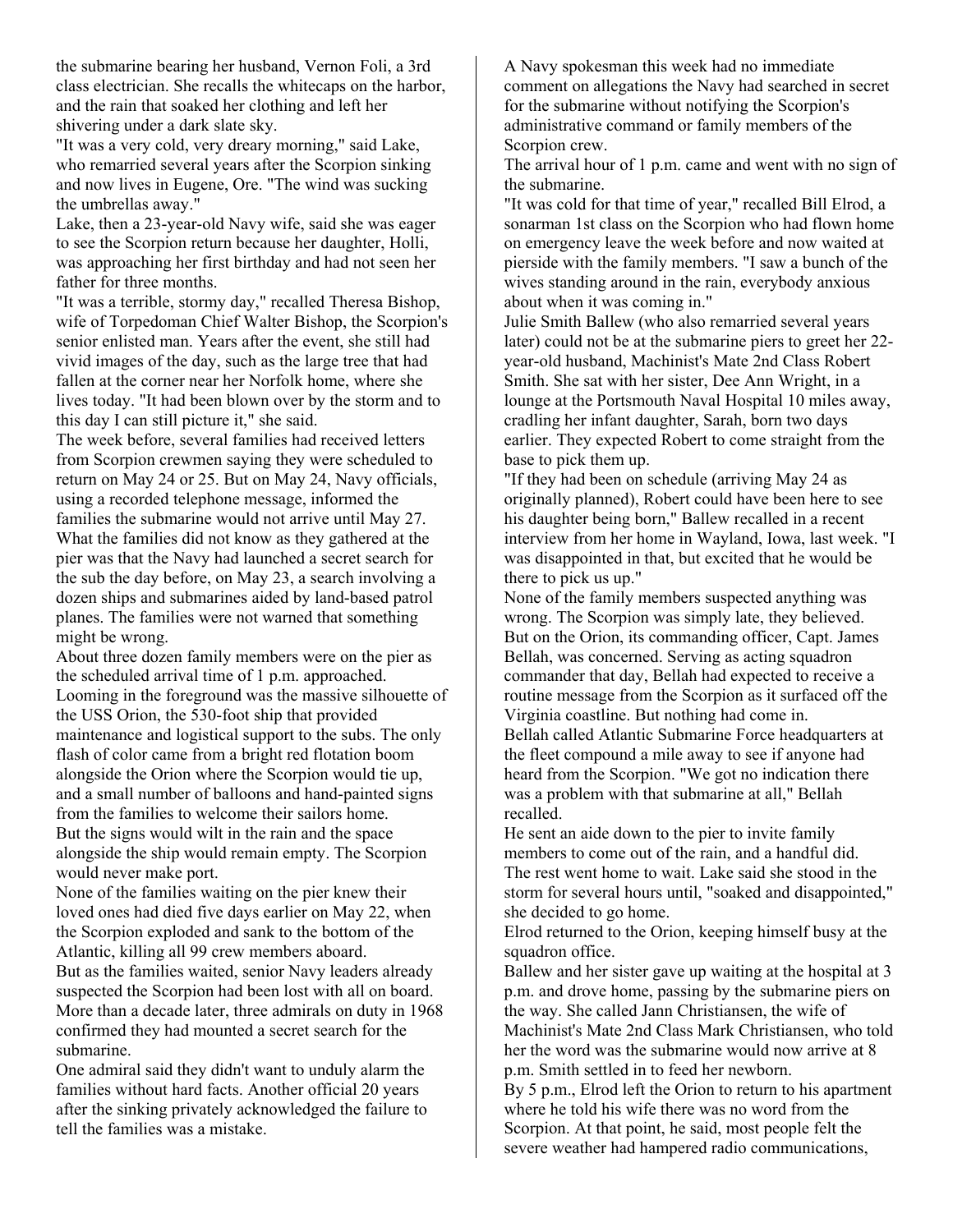and the submarine would either radio in or show up anytime.

"There was not a clue (anything was wrong," Elrod said. "The thing that played in everybody's minds (was) the storm was making them late."

But concern over the submarine was now crackling up and down the Navy chain of command. At 3:15 p.m., the official message had gone out from the Atlantic Submarine Force declaring a "missing submarine" alert that would make banner headlines the following morning. Up and down the East Coast, Navy ships and aircraft squadrons were scrambling to launch a second, highly publicized search.

The families heard of the search when a Norfolk TV station broke with a bulletin shortly after 6 p.m.

"I will never forget that news broadcast," Ballew said. "I had just sat down to feed Sarah and turned on the news. The first words out of the commentator's mouth were, `Submarine Scorpion missing.'"

"I was in shock," Ballew recalled. "I couldn't believe it! The Navy had been telling us all day that it would be in anytime."

Theresa Bishop was washing dishes at home when her 9 year-old son, John, came in from the living room and said, "There's something on TV about the Scorpion missing."

"I went totally numb," she recalled. "Nobody said anything. We just sat around waiting for the telephone to ring" with some Navy official offering an explanation. Ninety minutes later a Navy official called to confirm what the TV reports had disclosed, she said. Friends and neighbors began arriving at the Bishop home for the first of many long nights of watching and waiting. Bishop said her last memory of that Memorial Day evening was the distant sound of sirens and alarms emitted from dozens of Norfolk warships as they began moving out on the open search for the Scorpion. Even then, some family members described their mood as concerned and anxious but still hopeful, a mood fostered by the ambiguous information they were getting from the Atlantic Submarine Force.

"They were continuing the hope that they (the Scorpion crew) were delayed by the bad weather," Ballew remembers being told. "I went to bed that night praying the morning would bring news that they were back safely."

The news of the search spread rapidly throughout the nation.

In Bellmore, N.Y., Adrian Christiansen, Mark's mother, answered the phone. It was her daughter-in-law Jann Christiansen, informing her that the Scorpion was long overdue.

Vernon and Sybil Stone, parents of Machinist's Mate 2nd Class David Stone, were eating dinner in their Ames, Iowa, home, when his brother called from New Jersey with the news of the Scorpion alert. They called an emergency Navy number where someone confirmed the sub was missing.

Elrod said he knew in his gut the Scorpion had sunk from the moment news of the Scorpion search broke. "They (the Navy) never announced anything like that if the boat was merely out of touch," he said. "I knew the boat was gone."

For the next nine days, Bishop recalled, she and the Scorpion families remained "stuck in limbo." Hopes faded as search teams scoured the Atlantic without detecting a clue.

Finally, on June 5, the Navy formally declared the Scorpion and its crew lost at sea and presumed dead. By then, most of the families had braced for the bad news, several relatives said.

"We were just numb by then," said Dorothy Little, whose younger brother, Richard Summers, was a 3rd class yeoman on the Scorpion. "It was not a complete shock when they announced it," she recalled in an interview from her Statesville, N.C. home.

A memorial service the next day for the crew in Norfolk attracted hundreds of family members and fellow submariners, who heard the Navy's senior chaplain try to console them.

"For the ninety and nine whom we mourn today, there has been no deliverance from the deep," Rear Adm. James Kelly said. "The separation of deployment has lengthened into the separation of death."

On Oct. 31, five months after the sinking, the Navy announced the wreckage of the sub had been found. Except for several small pieces of metal debris recovered, the Scorpion was left where it rested, its crew entombed inside the steel hull that had been their home at sea.

Most family members interviewed say they are generally satisfied with the way Navy officials kept them informed as a Court of Inquiry held its hearings and concluded that the Scorpion sank because of an unknown mechanical malfunction.

But today, 30 years after the tragedy, many family members -- even those who agreed with the secrets inherent in the submarine force and its Cold War operations -- say the time is ripe to get the full story of what happened to the Scorpion. Others prefer to let the matter rest.

Barbara Foli Lake said she never believed the official Navy account that the sinking was because of an unknown mechanical malfunction.

John Bishop, 9 years old in 1968, later joined the Navy and has served a career in the submarine force like his father, Chief Walter Bishop.

"I've given nearly 20 years of my life to the submarine service, blood and bone marrow," he said. "I want to know what happened to my father. I want closure."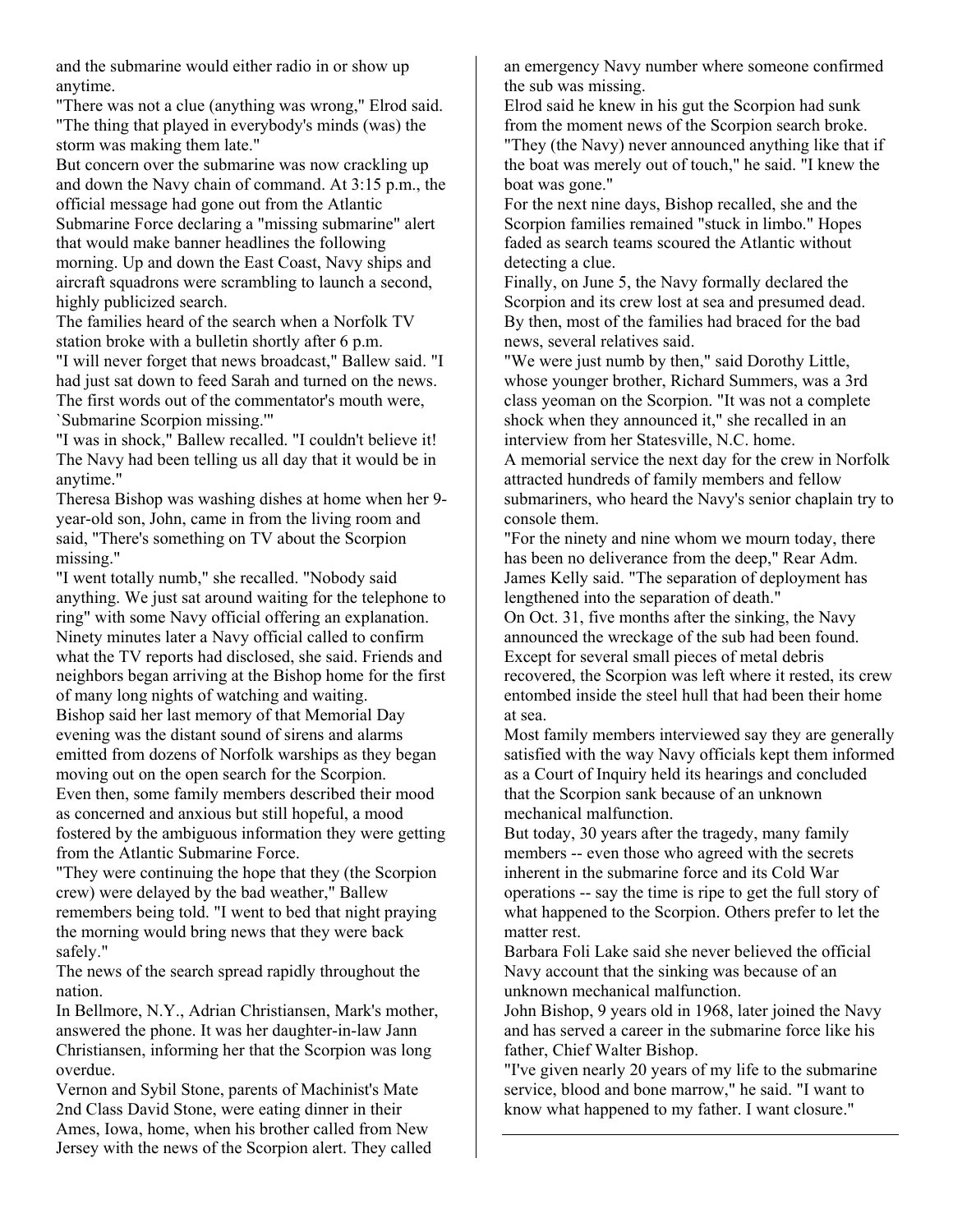# **The USS E-2 (SS-25) was an E-Class Submarine**

Now we definitely know where the phrase *"Steel Boats and Iron Men"* came from! Check this link: http://www.filmpreservation.org/preservedfilms/screening-room/u-s-navy-documentary-1915

Originally named Sturgeon, the boat was launched on June 15, 1911 by the Fore River Shipyard, in Quincy, Massachusetts. She was sponsored by Ms. Margaret Nelson Little.

She was renamed the E-2 on November 17, 1911, and commissioned on February 14, 1912. Ensign C. N. Hinkamp was the Commanding Officer.

She served in the Atlantic Submarine Flotilla, sailing out of Newport, Rhode Island, for developmental exercises and training. From January 5 to April 21, 1914, she made a cruise to Guantanamo Bay, Cuba and the Gulf of Mexico. She returned to the Naval Station at Newport, Rhode Island on July 27, 1914, for training operations for the remainder of the summer and from February-May 1915 off Florida.

She entered the New York Navy Yard on June 19, 1915 for overhaul.

On January 15, 1916 E-2 was victim of a violent explosion and fire when hydrogen gas ignited during conditions of severe battery testing. The battery tests were being made under the direction of the Edison Storage Battery Company. Four men were killed and seven injured. On March 13, 1916, the E-2 was placed out of commission for use as a laboratory, for exhaustive tests of the Edison storage battery.

Recommissioned on March 25, 1918, E-2 served in training and experimental work at New London until May 16, 1918. Two days later she arrived at Norfolk to operate against enemy submarines off Cape Hatteras. From 21 May-27 August, she made four war patrols, sighting a large enemy submarine for which she made extended submerged search on her last patrol. E-2 was commended by the Chief of Naval Operations (CNO) for two of these anti-submarine patrols, which were exceptionally long for a submarine of her size. Returning to New London on August 31, 1918, the E-2 made two more patrols before the end of the war. She then returned to training student officers and qualifying men for duty in submarines. E2 sailed from New London to Norfolk on April 19, 1920, arriving two days later. There she was placed in commission in ordinary on July 18, 1921.

On September 17, 1921 she sailed for the Philadelphia Navy Yard where she was decommissioned on October 20th and was sold on April 19, 1922.

> *"These dolphins, once you pin them on your chest, leave deep marks, right over your heart, long after the uniforms have been put away."*

## **USS Thresher SSN 593**

On the morning of April 10, the Thresher proceeded to conduct sea trials about 200 miles off the coast of Cape Cod. At 9:13 a.m., the USS Skylark received a signal indicating that the submarine was experiencing "minor difficulties." Shortly afterward, the Skylark received a series of garbled, undecipherable message fragments from the Thresher. At 9:18 a.m., the Skylark's sonar picked up the sounds of the submarine breaking apart. All hands were lost--129 lives.



The loss of USS THRESHER was the catalyst that resulted in the founding of U.S. SUBMARINE VETERANS INC.

Shipmates, RIP

Please pause for 129 seconds after reading this email to keep the memory of our Shipmates alive.

Arsenault, Tilmon J., ENCA (SS)-P2, USN. Babcock, Ronald C., LTJG, USN. Bain, Ronald E., EN2 (SS)-P2, USN. Bell, John E., MMI-P2, USN. Bobbitt, Edgar S., EM2 (SS)-P2, USN. Boster, Gerald C., EM3 (SS)-P1, USN. Bracey, George (n), 5D3 (SS), USN. Brann, Richard P., EN2 (SS)-P2, USN. Carkoski, Richard 3., EN2 (SS), USN. Carmody, Patrick W., 5K2, USN. Cayey, Steven G., TM2 (SS), USN. Christiansen, Edward (n), SN (SS), USN. Claussen, Larry W., EM2 (SS)-P2, USN. Clements, Thomas E., ETR3 (SS), USN. Collier, Merrill F., LT, USN. Cummings, Francis M., SOS2 (SS), USN. Dabruzzi, Samuel J., ETN2 (SS), USN.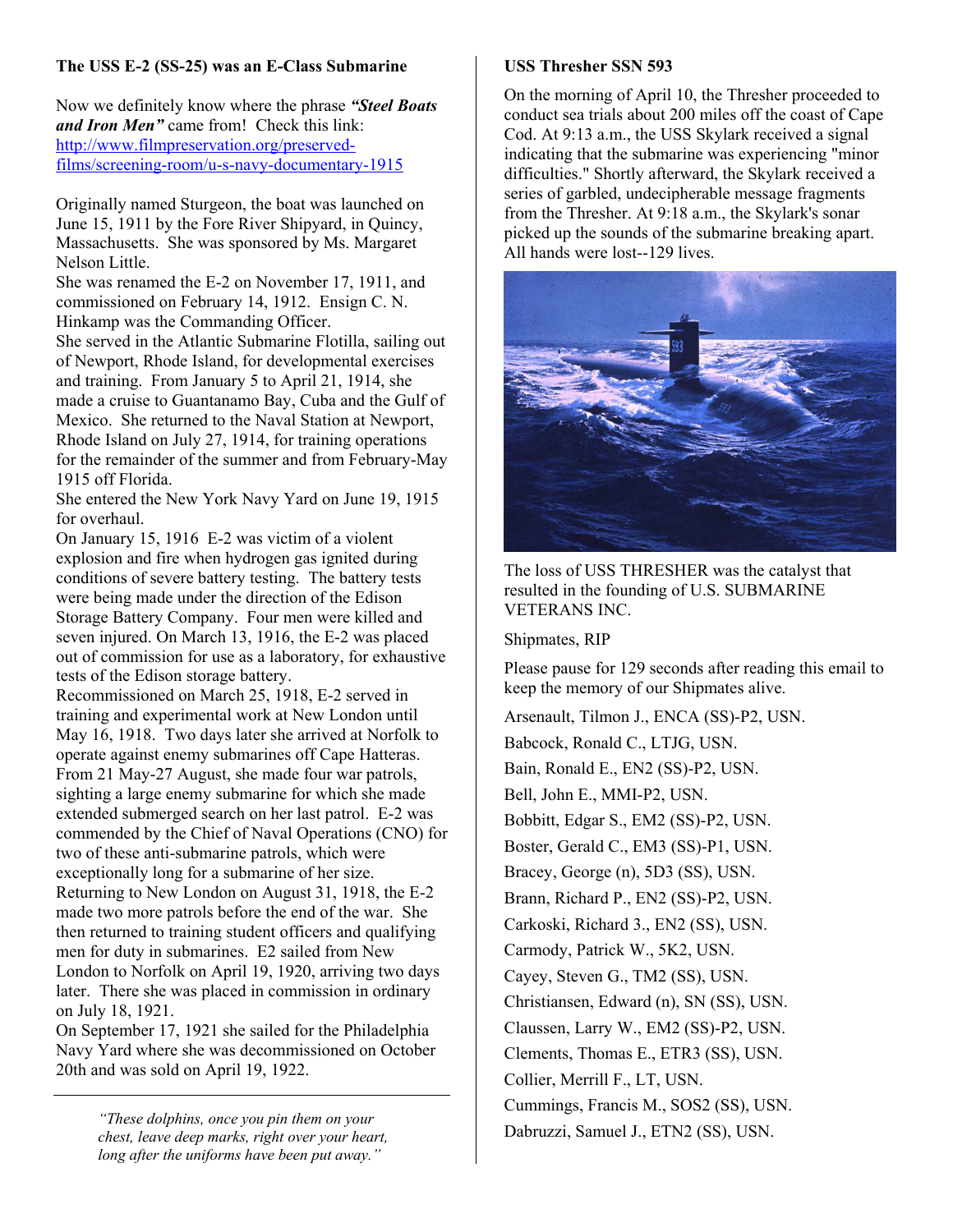Davison, Clyde E., III, ETR3-P1, USN. Day, Donald C., EN3 (SS), USN. Denny, Roy O., Jr., EM1 (SS)-P2, USN. Di Nola, Michael 3., LCDR, USN. DiBella, Peter J., SN, USN. Dundas, Don R., ETN2 (SS), USN. Dyer, Troy E., ET1 (SS)-P1, USN. Forni, Ellwood H., SOCA (SS)-P1, USN. Foti, Raymond P., ET1 (SS), USN. Freeman, Larry W., FTM2 (SS), USN. Fusco, Gregory J., EM2 (SS)-P2, USN. Gallant, Andrew J., Jr., HMC (SS), USN. Garcia, Napoleon T., SD1 (SS), USN. Garner, John E., YNSN (SS), USN. Garner, Pat M., LCDR, USN. Gaynor, Robert W., EN2 (SS), USN. Gosnell, Robert H., SA (SS), USNR. Grafton, John G., LTJG, USN. Graham, William E., SOC (SS)-Pl, USN. Gunter, Aaron J., QM1 (SS), USN. Hall, Richard C., ETR2 (SS)-P2, USN. Harvey, John W., LCDR, USN. (Commanding Officer of Thresher) Hayes, Norman T., EM1-P1, USN. Heiser, Laird G., MM1-P2, USN. Helsius, Marvin T., MM2, USN. Henry, James J., Jr., LTJG, USN. Hewitt, Leonard H., EMCA (SS), USN. Hoague Joseph H., TM2 (SS), USN. Hodge, James P., EM2, USN. Hudson. John F., EN2 (SS), USN. Inglis, John P., FN, USNR. Johnson Edward A., ENCA (SS), USN. Johnson, Richard L., RMSA, USN. Johnson, Robert E., TMC (SS)-P1, USN. Johnson, Thomas B., ET1 (SS)-P2, USN. Johnson. Brawner G., FTG1 (SS)-P2, USN. Jones, Richard W., EM2 (SS), USN. Kaluza, Edmund J., Jr., SOS2 (SS)-P1, USN. Kantz, Thomas C., ETR2 (SS), USN. Kearney, Robert D., MM3, USN. Keiler, Ronald D., IC2 (SS)-P2, USN. Kiesecker, George J., MM2 (SS)-P2, USN.

Klier, Billy M., EN1 (SS) P2, USN. Kroner, George R., CS3, USN. Lanouette, Norman G., QM1 (SS), USN. Lavoie, Wayne W., YN1 (SS), USN. Lyman, John S., Jr., LCDR, USN. Mabry, Templeman N., Jr., EN2 (SS)-P2, USN. Malinski, Frank J., LTJG, USN. Mann, Richard H., Jr., IC2 (SS), USN. Marullo, Julius F., Jr., QM1 (SS), USN. McClelland, Douglas R., EM2 (SS), USN. McCord, Donald J., MM1 (SS)-P2 USN. McDonough, Karl P., TM3 (SS), USN. Middleton, Sidney L., MM1 (SS)-P2, USN. Muise, Ronald A., CS2, USN. Musselwliite, James A., ETN2 (SS)-P2, USN. Nault, Donald E., CS1 (SS), USN. Noonis, Walter J., RMC (SS), USN. Norris, John D., ET1 (SS)-P2, USN. Oetting. Chesley C., EM2-P2, USN. Parsons, Guy C., Jr., LTJG, USN. Pennington, Roscoe C., EMCA (SS)-P2, USN. Peters, James G., EMCS-P2. USN. Phillippi. James F., SOS2 (SS), USN. Philput. Dan A., EN2 (SS)-P2, USN. Podwell, Richard (n), MM2-P2, USN. Regan, John S., MM1 (SS)-P2, USN. Ritchie, James P., RM2, USN. Robison, Pervis (n), Jr., SN, USN. Rountree, Glenn A., QM2 (SS), USN. Rushetski, Anthony A., ETN2, USN. Schiewe, James M., EM1 (SS)-P2, USN. Shafer, Benjamin N., EMCM (SS)-P2, USN. Shafer, John D., EMCS (SS)-P2, USN. Shimko, Joseph T., MM1-P2, USN. Shotwell, Burnett M., ETRSN, USN. Sinnett. Alan D., FTG2 (SS),USN. Smarz, John (n), Jr., LT, USN. Smith, William H., Jr., BT1-P2, USN. Snider, James L., MM1, USN. Solomon, Ronald H., EM1-P2, USN. Steinel, Robert E., SO1 (SS)-P1, USN. Van Pelt, Rodger E., IC1 (SS)-P2, USN. Walski, Joseph A., RMl (55)-P1, USN.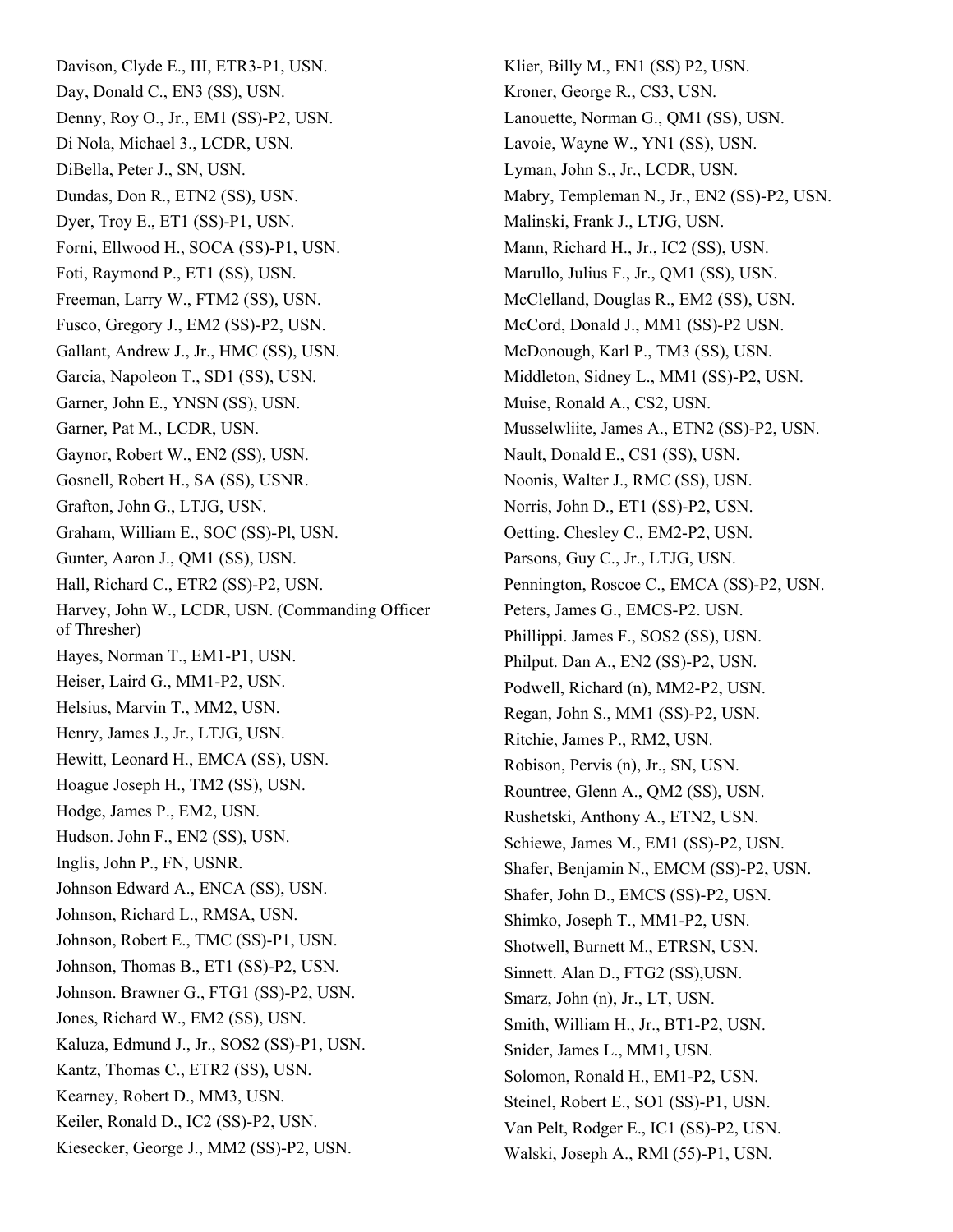Wasel, David A., RMSN, USN. Wiggins, Charles L., FTG1-P2, USN. Wiley, John J., LTJG, USN. Wise, Donald E., MMCA (SS)-P2, USN. Wolfe, Ronald E., QMSN (SS),USN. Zweifel, Jay H., EM2-P1, USN

*"It's hard sometimes, but as long as we remember them around the campfire, they will live forever."* 

#### **HAND SALUTE!**

USS Thresher shipmates, rest your oar; we have the watch. You will never be forgotten!

#### **R E A D Y TWO!**

*"To perpetuate the memory of our shipmates who gave their lives in the pursuit of their duties. That their deeds, dedication and supreme sacrifice serve as a constant source of motivation towards greater accomplishments. Pledge loyalty and patriotism to the United States of America and it's Constitution"* 

#### **World War II Submarine Appendectomy**

Thursday, September 2, 2010 12:01 AM On 11 September 1942, Pharmacist's Mate First Class (PhM1/c) Wheeler B. Lipes agonized over the most difficult decision of his life. He had just diagnosed his shipmate, Seaman First Class Darrel D. Rector, with acute appendicitis. With their submarine Seadragon (SS-194) cruising in enemy waters, there was no way to get Rector to port in time. World War II submarines always carried a well trained corpsman, but their small, 55-man complement did not rate a doctor. Lipes could attempt an appendectomy, but the operation might kill his shipmate. After joining the Navy in 1936, Lipes had received his medical training in the Navy hospital course in San Diego and had served at the Naval Hospital in Philadelphia and at the Naval Hospital in Canacao near Manila before entering the submarine service in 1941. Classified as an electro cardiographer, he had assisted Navy doctors during many operations, including several appendectomies.

On 8 September 1942, the Seadragon was several days and thousands of miles out from Fremantle, Australia, on her fourth war patrol, cruising off the Indonesian coast, when Rector first came to Lipes complaining of nausea and abdominal pain. Lipes told him to get to his bunk and rest. At first the corpsman thought something might be wrong with Rector's gall bladder, but Rector soon began to display the classic symptoms of appendicitis: fever, rigid abdominal muscles, abdominal tenderness, and acute, localized pain. Lipes kept Rector in his bunk, packed his abdomen with ice, and restricted him to a liquid diet.

Nevertheless, Rector's condition worsened. On the morning of 11 September, Lipes reported the situation to the commanding officer, Lieutenant Commander William E. Ferrall. Lipes said that unless Rector received an emergency appendectomy almost immediately, the 19-year-old seaman would die. The skipper asked the pharmacist's mate what he intended to do. "Nothing," said Lipes. Ferrall lectured him that everyone had to do the best they could and asked the 23 year-old pharmacist's mate whether he thought he could do the surgery. "Yes sir, I can do it," said Lipes, but "everything is against us. Our chances are slim." The skipper explained the situation to Rector. Would the seaman allow the pharmacist's mate to operate? "Whatever the doc feels has to be done is okay with me," said Rector. Ferrall ordered Lipes to perform the surgery.

The skipper took the boat into relatively safe water and submerged to 120 feet to provide a stable platform. Every member of the crew, from the box-plane man to the galley cook, participated in the operation. Lipes boned up on the appendix from a medical book. The ship's medical kit provided a few basics, including sulfa tablets, twelve hemostats, a packet of scalpel blades, catgut for sutures, and a limited quantity of ether. The rest of the instruments had to be improvised. A hemostat became a scalpel handle. Five tablespoons with the handles bent back served as retractors. Commerciallysterilized "Handi-pads" substituted for gauze sponges. A tea strainer covered with gauze served as a mask for administering the ether. Boiling water and torpedo alcohol provided sterilization. The operation would be performed on the wardroom table, barely long enough for the patient to stretch out on without his head or feet hanging over.

Lipes didn't know how long the operation would last and whether there was enough ether. He had no way to do a blood count or urinalysis or to monitor the patient's blood pressure, nor was there any intravenous fluid. Nevertheless, with everyone at his assigned station, the operation began. Lipes began administering the anesthesia at 1046. Thereafter Lieutenant Franz Hoskins, the Communications Officer, served as anesthetist. With the skipper making and recording detailed observations at four to seven minute intervals, Lipes made the incision at 1107. At first he had difficulty finding Rector's appendix. But then he slipped his fingers down behind the caecum, and there it was. The distal tip was black and gangrenous.

Lipes detached the appendix, tied it off, removed it, and preserved it in a jar of torpedo alcohol. He cauterized the stump with carbolic acid. He took sulfa, ground from tablets into powder and baked in the ship's oven to kill off spores, and sprinkled it into the peritoneal cavity. Lipes finished suturing at 1322. Rector regained consciousness less than half an hour later.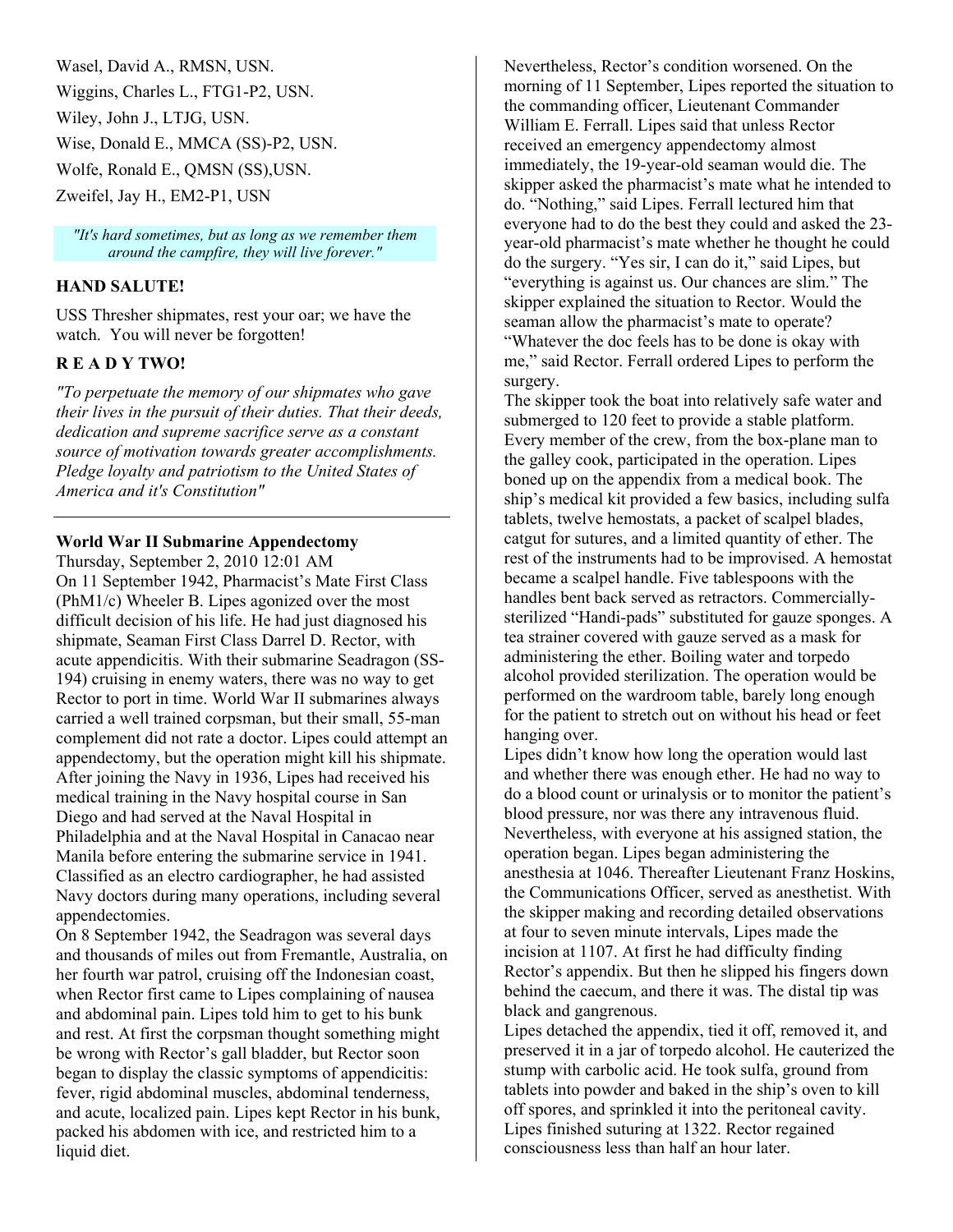The seaman's three-inch incision healed nicely and he was back on duty in a few days. The Seadragon returned to port six weeks after the operation. The medical officer of the submarine squadron pronounced Rector okay. After examining the appendix, the medical officer concluded that Lipes and his shipmates had indeed saved Rector's life. When the story broke in the press, Lipes became a national hero.

At bottom, it was training and leadership that saved the seaman's life. The training Lipes had received had given him the know-how and confidence to perform at a level well above the normal expectations of his rating. The skipper's decision to order Lipes to perform the surgery reflected his own confidence in the pharmacist's mate's training. And it was Lieutenant Commander Ferrall's leadership that inspired Lipes to go above and beyond the call of duty and enabled him to organize the crew for an operation totally outside the realm of their experience.

#### **My heart's At Sea Forever**

Long ago I was a Sailor. I sailed the Ocean blue. I knew the bars in Singapore... The coastline of Peru.

I knew well the sting of salt spray, The taste of Spanish wine, The beauty of the Orient... Yes, all these things were mine.

But I wear a different hat now, Jeans & T-shirts too. My sailing days were long ago... With that life I am through.

But somewhere deep inside of me... The sailor lives there still. He longs to go to sea again, But knows he never will.

My love, my life, is here at home, And I will leave here never. Though mind and body stay ashore... My heart's at sea forever.



#### **Admiral Osborne Scholarship Fund**

How about helping out the scholarship fund? We are offering a Charleston Base Challenge Coin for sale. ALL proceeds go into the scholarship fund. Coins only cost \$7 each. Available for an additional \$1 is a protective plastic capsule. Buy several for great gifts! To get your coin(s) see Julian Villegas or Carl Chinn. Make sure you have one for "when you get challenged"!



#### **The Navy: Then and Now**

Then - If you smoked, you had an ashtray on your desk.

Now - If you smoke, you get sent outside and treated like a leper, if you're lucky.

Then - Mail took weeks to come to the ship.

Now - Every time you get near land, there's a mob topside to see if their cell phones work.

Then - If you left the ship it was in Blues or Whites, even in home port.

Now - The only time you wear Blues or Whites is for ceremonies.

Then - You wore bell-bottoms everywhere on the ship.

Now - bell-bottoms are gone and 14 year-old girls wear them everywhere.

Then - You wore a Dixie cup all day, with every uniform.

Now - It's not required and you have a choice of different hats.

Then - If you said "damn," people knew you were annoyed and avoided you.

Now - If you say "damn" you'd better be talking about a hydro electric plant.

Then -The Ships Office yeoman had a typewriter on his desk for doing daily reports.

Now - Everyone has a computer with Internet access and they wonder why no work is getting done.

Then - We painted pictures of pretty girls on airplanes to remind us of home.

Now - We put the real thing in the cockpit.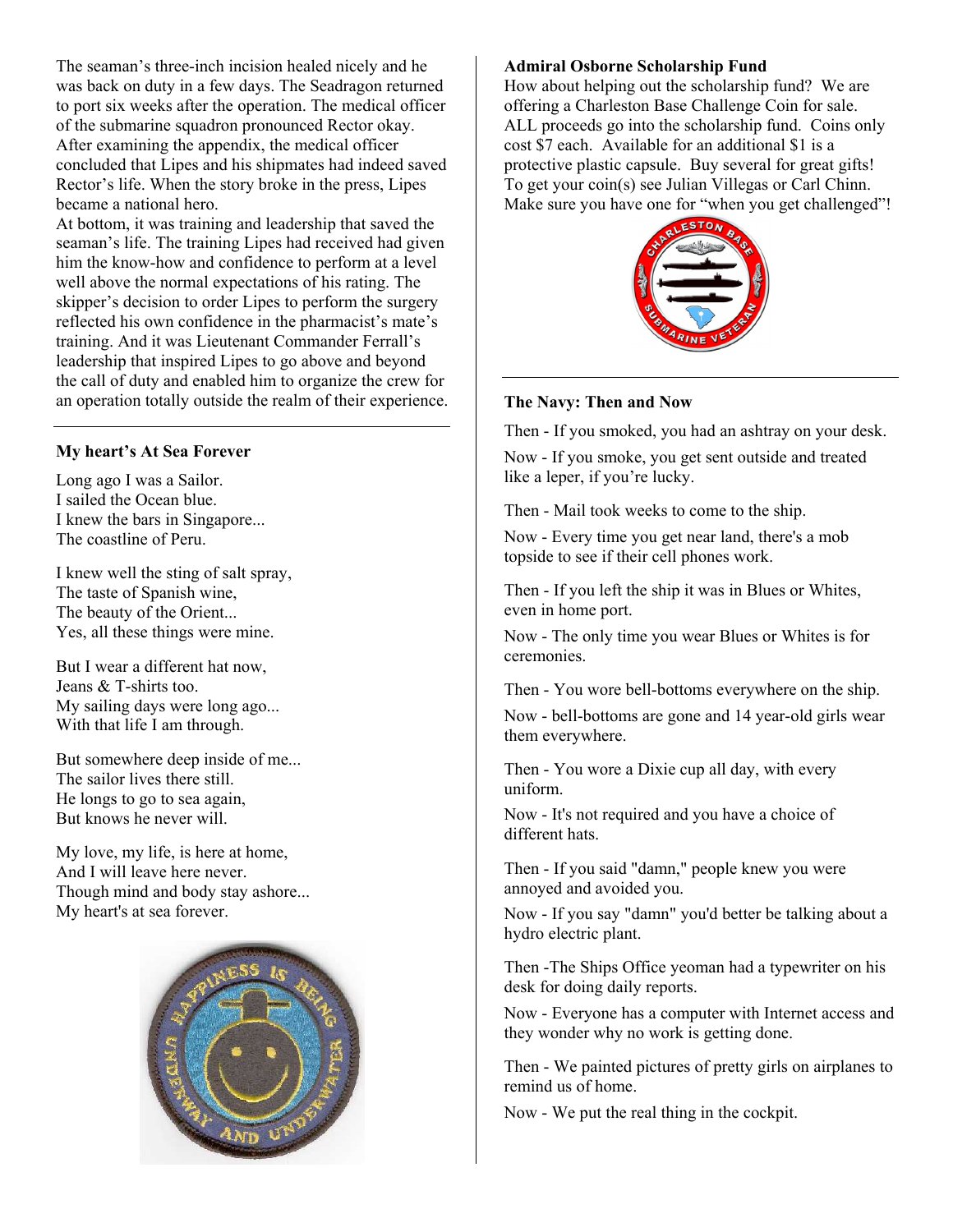Then - Your girlfriend was at home, praying you would return alive.

Now - She is on the same ship, praying your condom worked.

Then - If you got drunk off duty, your buddies would take you back to the ship so you could sleep it off.

Now - If you get drunk off duty, they slap you in rehab and ruin your career.

Then - Canteens were made out of steel and you could heat coffee or hot Chocolate in them.

Now - Canteens are made of plastic, you can't heat them because they'll melt, and anything inside always tastes like plastic.

Then - Our top officers were professional sailors first. They commanded respect.

Now - Our top officers are politicians first. They beg not to be given a Wedgie.

Then - They collected enemy intelligence and analyzed it.

Now - They collect our pee and analyze it.

Then - If you didn't act right, they'd put you on extra duty until you straightened up.

Now - If you don't act right, they start a paper trail that follows you forever.

Then - Medals were awarded to heroes who saved lives at the risk of their own.

Now - Medals are awarded to people who show up for work most of the time.

Then - You slept in a barracks, like a soldier.

Now - You sleep in a dormitory, like a college kid.

Then - You ate in a Mess Hall or Galley. It was free and you could have all the food you wanted.

Now - You eat in a Dining Facility. Every slice of bread or pat of butter costs, and you can only have one.

Then - If you wanted to relax, you went to the Rec Center, played pool, smoked and drank beer.

Now -You go to the Community Center and can still play pool, maybe.

Then - If you wanted a quarter beer and conversation, you could go to the Chief's or Officers' Club.

Now - The beer will cost you three dollars and someone is watching to see how much you drink.

Then - The Exchange had bargains for sailors who didn't make much money.

Now - You can get better merchandise and cheaper at Wal-Mart.

Then - If an Admiral wanted to make a presentation, he scribbled down some notes and a Yeoman spent an hour preparing a bunch of charts.

Now - The Admiral has his entire staff spending days preparing a Power Point Presentation.

Then - We called the enemy things like "Commie Bastards" and "Reds" because we didn't like them.

Now - We call the enemy things like "Opposing Forces" and "Aggressors or Insurgents" so we won't offend them.

Then - We declared victory when the enemy was dead and all his things were broken.

Now - We declare victory when the enemy says he is sorry and won't do it again.

Then - A commander would put his butt on the line to protect his people.

Now - A commander will put his people on the line to protect his butt.

Thank God, I was in the *"Old Navy"* and proud of it!

## **Tricare User Fees Update 62**

If military retirees think the Pentagon plan to raise TRICARE fees does not include them, they better think again. In a statement 17 MAR, a DoD spokeswoman revealed the true target of the Department's TRICARE attack—TRICARE for Life. In response to National Association for Uniformed Services (NAUS) testimony asking Congress to ―hold the line against fee increases, DoD spokeswoman Cynthia O. Smith pulled back the curtain on the Department's plan to assert that TRICARE for Life was one of the biggest factors contributing to growing costs for military health care. DoD was responding to NAUS testimony that accused the Department of manipulating military health care data in order to blame military retirees for the rising costs of the military health program. In the DoD statement following NAUS testimony, the spokeswoman said the problem is introduction of the TRICARE for Life benefit for elderly retirees. She also asserted that a second large factor for increasing expenses is the fact that ―working age military retirees actually use the benefit they earned as a result of a 20-year career in the uniformed service. Yes, as appalling as it sounds, you read that right. According to spokeswoman Smith, rising costs result from the earned benefit being used. It is not, according to Ms. Smith, that ―working age military retirees pay too little a share in enrollment fees. Rather, she says, it's